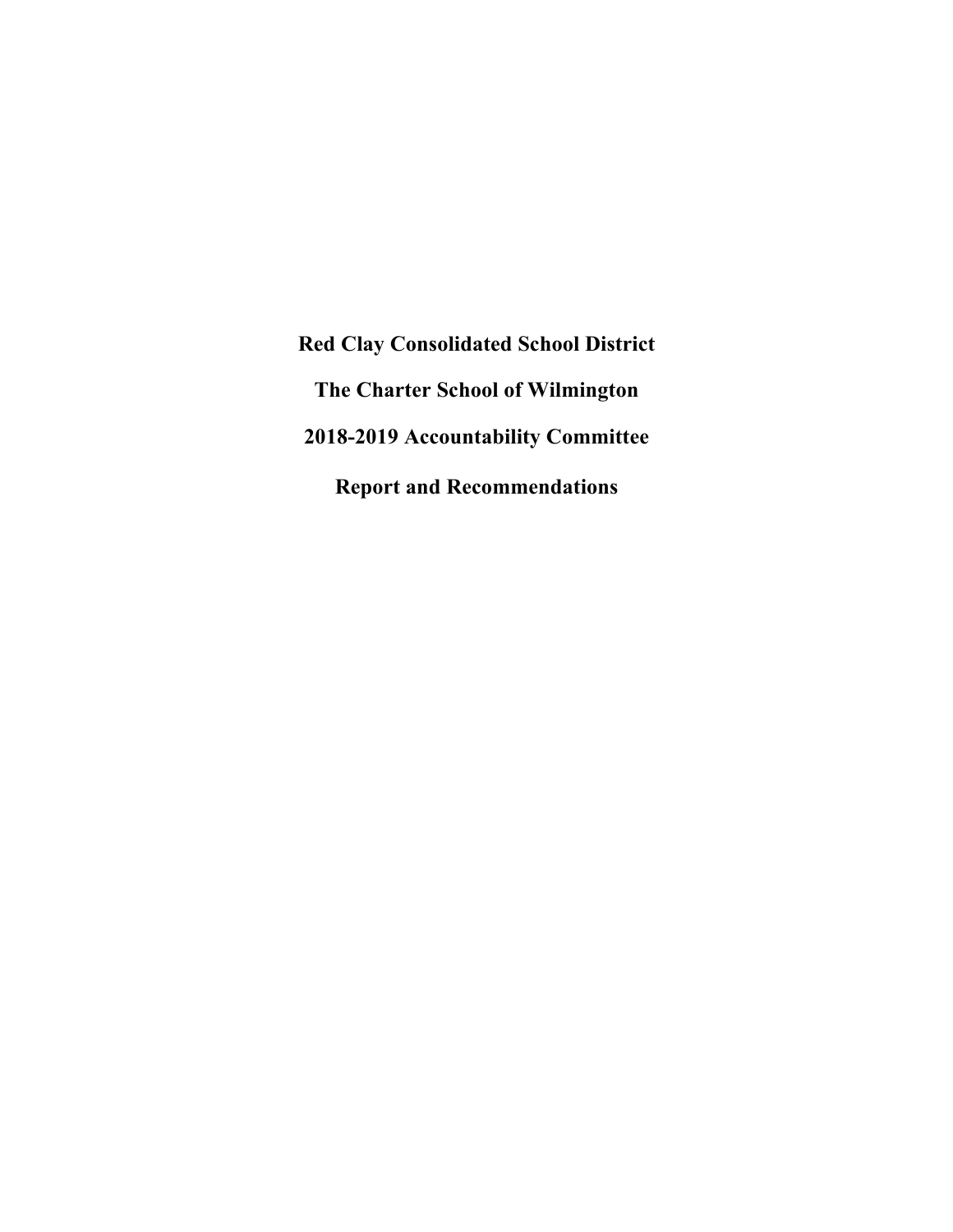# **Criterion 1.**

**The individuals and entities submitting the application are experienced and qualified to start and operate a charter school, and to implement the school's proposed educational program. Certified teachers, parents, and members of the community in which the school is to be located must be involved in the development of the proposed charter school. At the time at which the school commences its instructional program and at all times thereafter, the board of directors must include a teacher at the school and a parent of a student enrolled at the school as members.**

## *Committee Summary:*

As stated in the 1995 Charter School of Wilmington (CSW) charter application, the "application was prepared and is supported by a diverse group of local and multinational businesses and parents, teachers, and community members."

The SY 2018–19 board of directors includes a teacher at the school and a parent of a student enrolled at the school as members.

## **The CSW has met the standards of Criterion 1.**

## **Criterion 2.**

**The chosen form of organization, identified in the articles of incorporation and bylaws, or the membership agreement, conforms to the Delaware General Corporation Law.**

#### *Committee Summary:*

The chosen form of organization, as identified in the CSW's Certificate of Incorporation and bylaws, conforms to the Delaware General Corporation Law. As stated in the CSW's 1995 charter application, the CSW was incorporated on September 29, 1995 as a non-profit corporation pursuant to the provisions of the general corporation law of the State of Delaware. One purpose of the corporation is "to organize and run a charter school under the Charter School Act of 1995 (14 Del.C. §§501 et seq.)."

## **The CSW has met the standards of Criterion 2.**

## **Criterion 3.**

**The mission statement, goals, and educational objectives are consistent with the description of legislative intent set forth in 14 Del.C. §501 and the restrictions on charter school operations set forth in 14 Del.C. §506.**

#### *Committee Summary:*

According to the CSW website, the mission of the CSW is "to engage highly motivated high school students with an interest in math and science by providing a challenging college-preparatory curriculum in a safe, friendly, and nurturing environment that integrates practical learning opportunities, sets high expectations, develops social responsibility, and promotes a global perspective."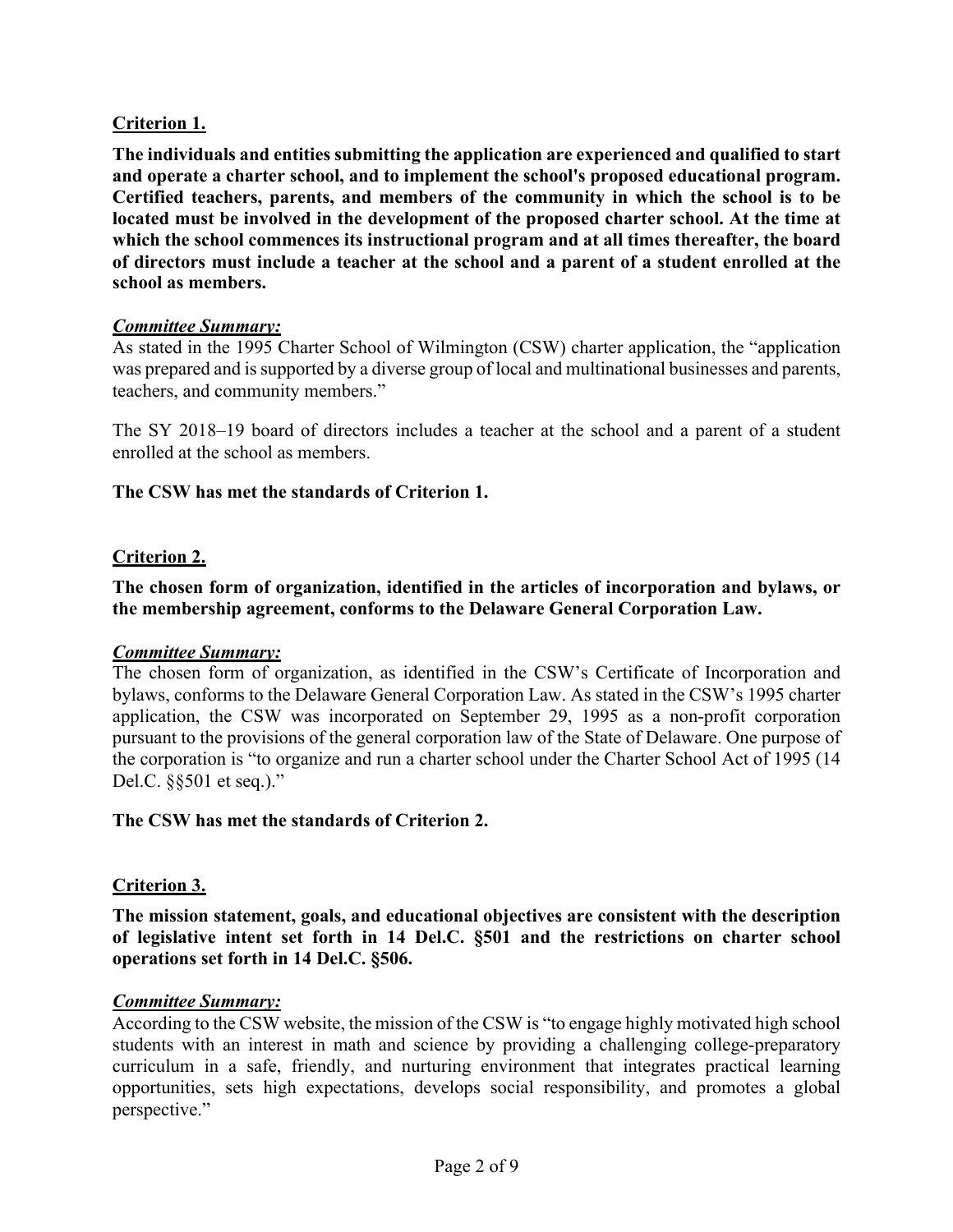As described in the CSW's 1995 charter application, the goal of the CSW is "to enhance the quality of public education in Delaware by developing a unique, model school that utilizes the most effective educational techniques and ensures equal educational opportunity, thus meeting the needs of students, the business community, and society."

The educational objectives identified on the CSW website are "to prepare students who are thoroughly educated in mathematics and science, to prepare students who are broadly educated in the humanities, to prepare students who are technologically literate and understand the operation and use of computers and laboratory instruments, to prepare students who are able to communicate effectively, both verbally and in writing, and to prepare students who are firmly grounded in character development."

The CSW's mission statement, goals, and educational objectives are consistent with the description of legislative intent set forth in 14 Del.C. §501, which is "to improve student learning; encourage the use of different and innovative or proven school environments and teaching and learning methods; provide parents and students with measures of improved school and student performance and greater opportunities in choosing public schools within and outside their school districts; and to provide for a well-educated community." The CSW's mission statement, goals, and educational objectives are consistent with the restrictions on charter school operations set forth in 14 Del.C. §506.

# **The CSW has met the standards of Criterion 3.**

# **Criterion 4.**

**The school has set goals for student performance and will utilize satisfactory indicators to determine whether its students meet or exceed such goals and the academic standards set by the state. The indicators shall include the assessments required for all students in other public schools, although the charter school may adopt additional performance standards or assessment requirements, and shall include timelines for the achievement of student performance goals and the assessment of such performance.**

# *Committee Summary:*

The CSW's State Report Card/Accountability was reviewed from the past 3 years. Results from 2017 show CSW earned 5 out of 5 stars in every category: academic achievement, growth, ontrack to graduation and college/career readiness. Additionally the accountability report showed 92.77% for post-secondary outcomes, the percent of students who complete education and career training beyond high school and thus have a greater likelihood of future employment with higher wages. (DDOE school profiles). CSW also earned 5 out of 5 stars in each category in 2016. Preliminary results for 2018 for school accountability are also favorable with the top rating expected in all categories which now include: academic achievement (SAT Evidence-based Reading and Writing, Mathematics) graduation rate, school quality (college/career preparedness, on-track in 9<sup>th</sup> grade, and on-track attendance). CSW does not have enough English Learners to qualify for English attainment category of performance. In 2018, CSW performance on SAT Evidence-based Reading and Writing) nearly doubles that of the state (above 95% of students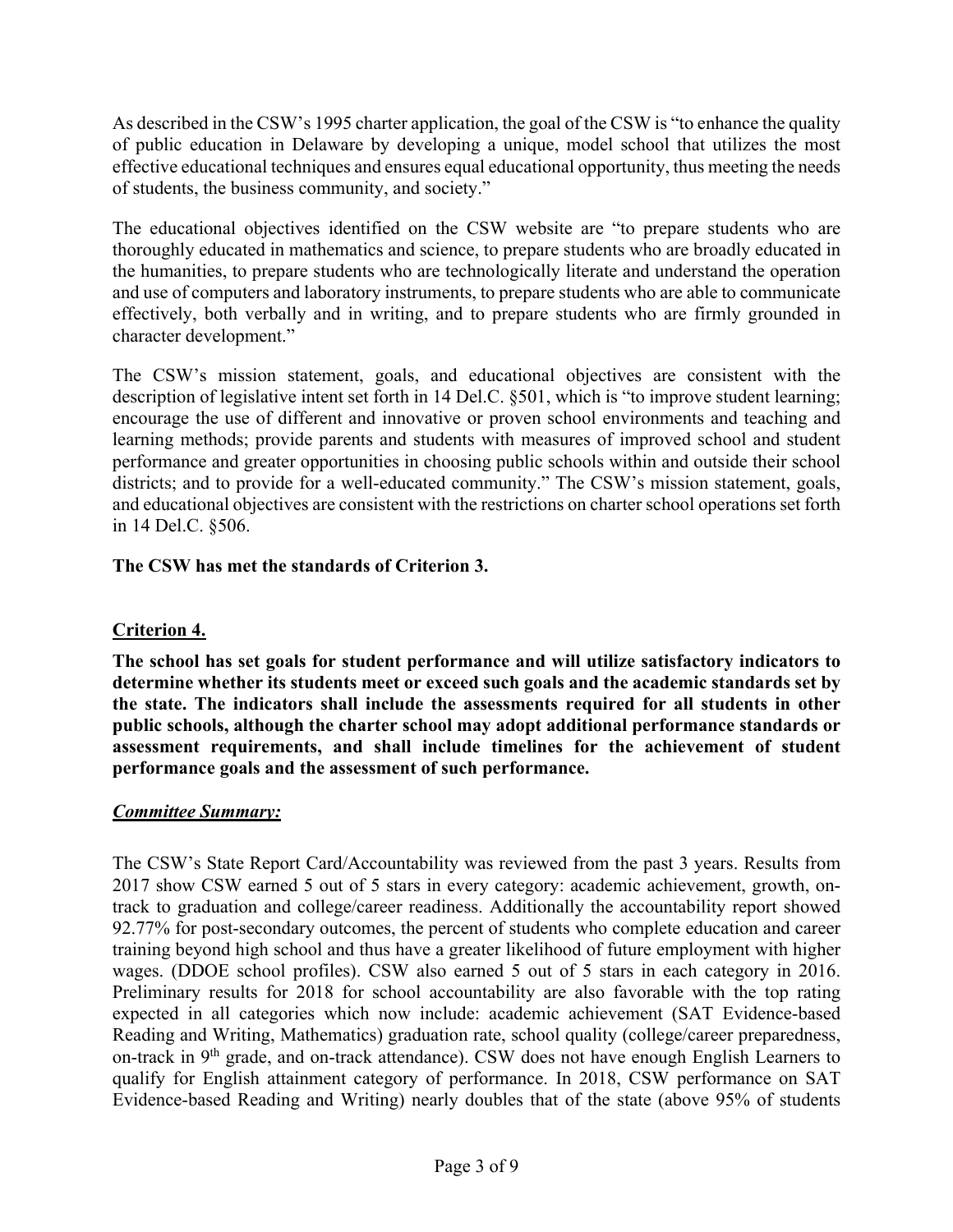meeting college-readiness performance standards). At 92% in SAT Math, CSW's performance nearly triples that of the state. CSW does not have enough students in the following subgroups to report progress on SAT (Hispanic, ELL, Low Income, Students with Disabilities). The SAT performance among African-American students was at 89% in Evidence-based Reading and Writing and 72% in Mathematics.

CSW also provided PSAT results for grades 9, 10, and 11. CSW leads the state in scores on PSAT. (CSW requires all 9<sup>th</sup> graders to take the 10/11 grade version of the PSAT so state results are not comparable).

CSW also leads the state in Advanced Placement (AP) exam results. In 2018, 392 students took 1070 exams. CSW average score (out of 5 points) was 3.82, compared to 2.90 across the state and 2.97 nationally. 90% of CSW AP students earned scores 3 or higher, compared to 61% in the state and 61% globally. The percentage of CSW AP students earning scores of 3 or higher has exceeded 90% for over five years.

School profiles show that 100% of students in 2017 graduated in four years. The prior year more than 98% of students across all sub-groups graduated in four years.

The CSW continues to receive national recognition for its programs and performance: ranked #2 on Niche's 2018 Best Charter Schools in America List, ranked the #13 STEM (science, technology, engineering, math) High School in the nation by U.S. News & World Report (April, 2017).

**The CSW has met the standards of Criterion 4.**

# **Criterion 5.**

**The school proposes a satisfactory plan for evaluating student performance and procedures for taking corrective action in the event that student performance at the charter school falls below such standards which are reasonably likely to succeed.**

## *Committee Summary:*

CSW has established multiple systems to ensure satisfactory student performance. One example is the "Charter Readiness for Students Program" or CRSP which provides support to targeted students based on math placement scores. These supports begin before arrival to CSW and continue to be provided during the school-year through the activity block. In addition, CSW has an established system for Homework Help, allowing students to receive homework support weekly (Wednesday and Thursday) during the activity block. Additionally, CSW pairs all freshman with a senior mentor for additional support. This partnership begins during freshman orientation and continues with monthly meetings during the advisory block. Finally, freshman participate in a series of seminar/assemblies introducing students to study skills, healthy habits, and stress management.

## **The CSW has met the standards of Criterion 5.**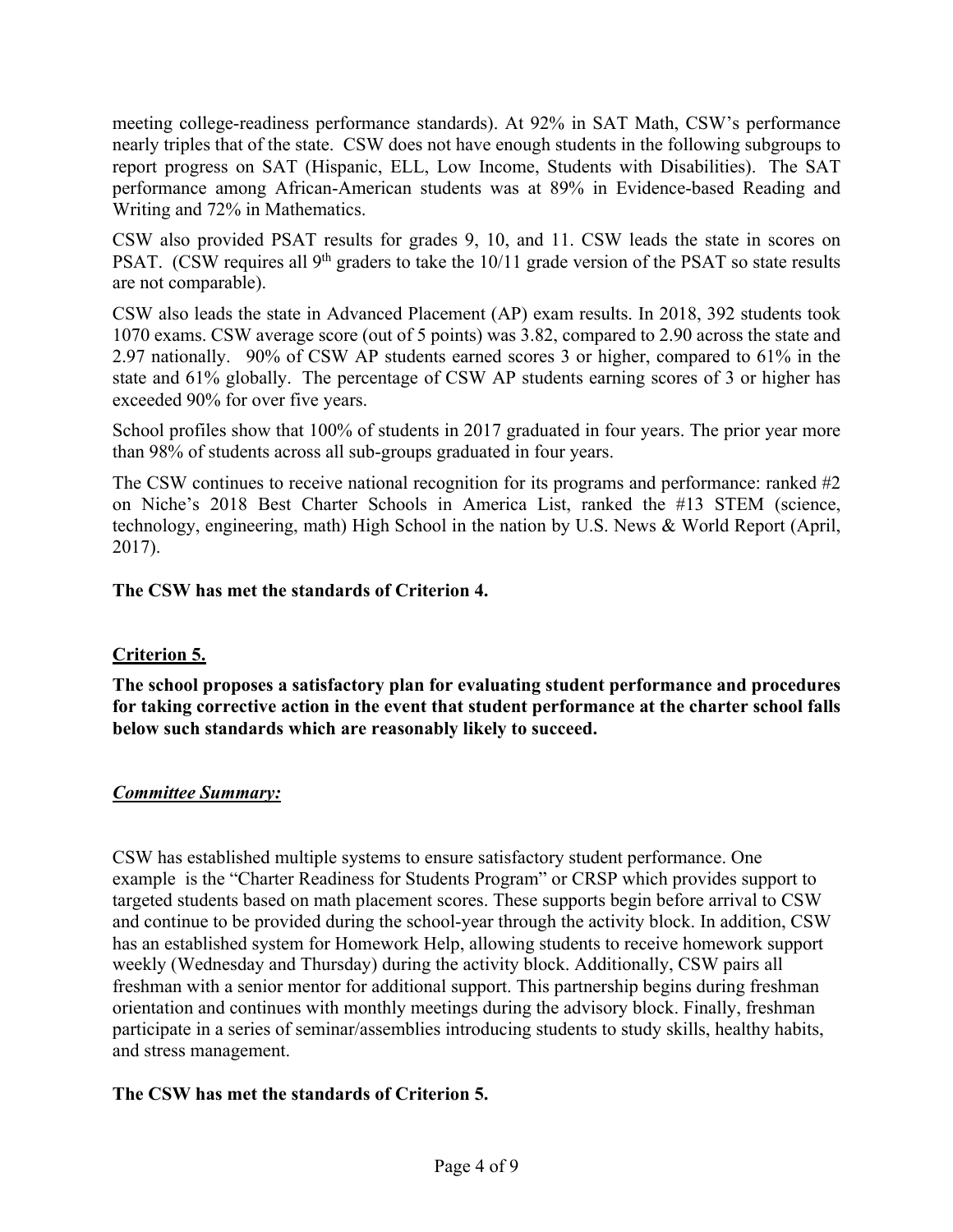# **Criterion 6.**

**The school's educational program, including curriculum and instructional strategies, has the potential to improve student performance; and must be aligned to meet the Delaware Content Standards and state program requirements, and in the case of a charter high school, state graduation requirements. High school programs must provide driver education. The educational program at all charter schools must include the provision by the school of extra instructional time for at-risk students, summer school, and other services required to be provided by school districts pursuant to the provisions of 14 Del.C. §153. A previously approved charter school may continue to operate in compliance with the terms of its current approval, but its charter shall not be renewed unless the school shall submit an application for renewal in full compliance with the requirements of this subsection.**

### *Committee Summary:*

CSW's academic focus is Math, Science, and Computer Education. This focus is supported using a challenging college preparatory curriculum with a STEM focus. Students are grouped into "phases" based on assessment information obtained during the acceptance/entrance process. The three phases include College Prep (74th to 84th percentile), Accelerated College Prep (85th to 92nd percentile, and College Prep Honors (93rd to 99th percentile). The use of phases allows classroom instruction to be tailored to the abilities of students encouraging maximum growth and academic achievement. In addition to the college preparatory curriculum a variety of Advanced Placement choices are available to students.

In addition to a rigorous curriculum, CSW requires a minimum of 24.5 credits to earn graduation compared to the requirement of 24.0 credits required at the state level. This requirement includes: Math (4.0), Science (4.5 ), Computer Science (0.5) , English (4.0), Social Science (3.0), World Languages (2.0), Math/Science/Computer Elective (1.0), Physical Education (1.0), Health (0.5), Elective (3.5), and Junior Research Project (0.5). Note: Drivers Education is integrated into the 10th grade curriculum.

## **The CSW has met the standards of Criterion 6.**

## **Criterion 7.**

**The school's educational program sets forth appropriate strategies to be employed to accommodate the needs of at-risk students and those needing special education services.**

## *Committee Summary:*

Seven students with IEPs and fifty students with 504 Plans are currently enrolled. In the 2014 accountability review, CSW enrolled seven students with IEPs and 17 students with 504 Plans. While the number of students with IEPs has not changed, there has been a significant increase in the number of students with 504 Plans.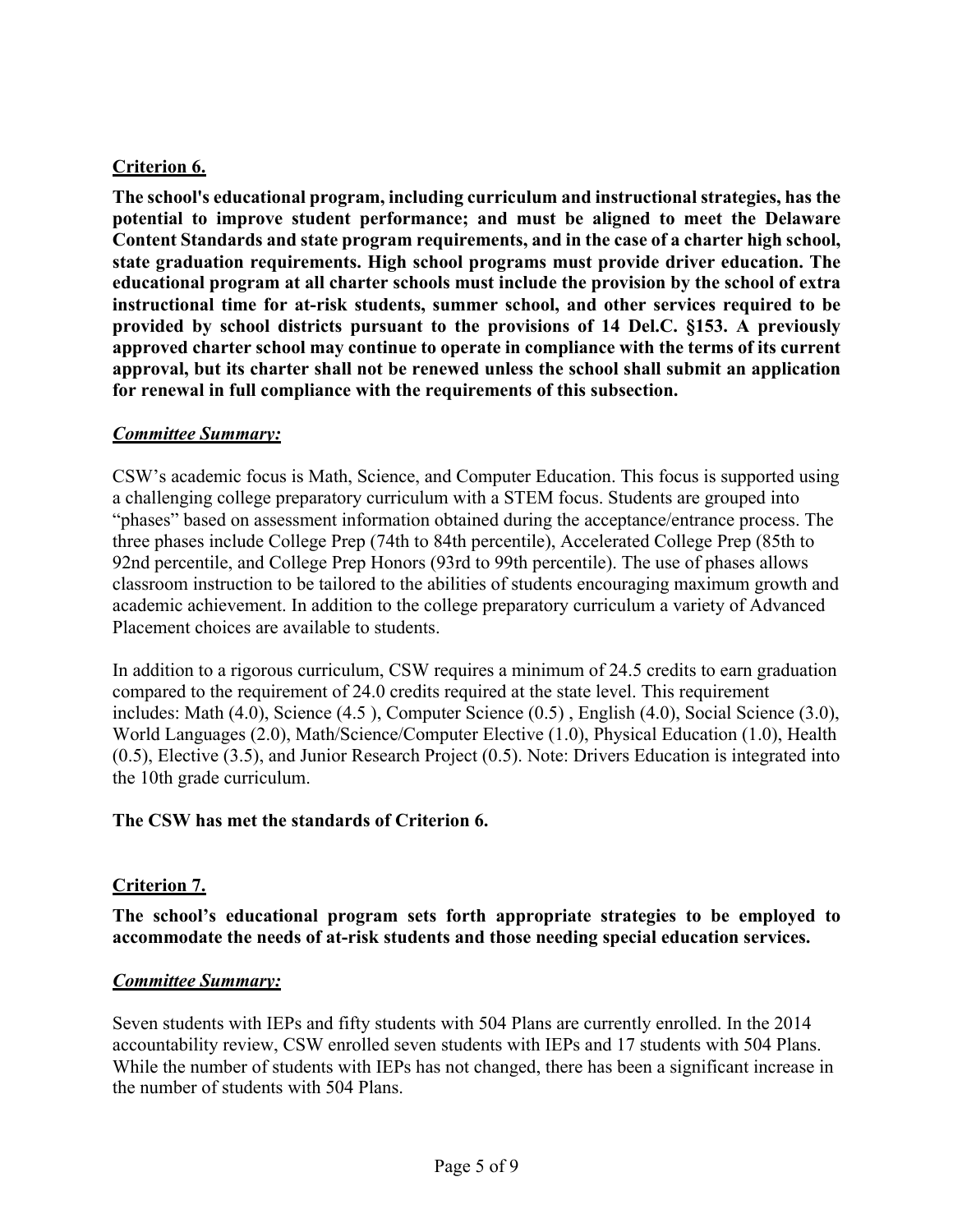CSW has hired a full-time Special Education Coordinator to facilitate IEP and 504 Plan meetings and work with staff to ensure student IEPs and 504s are implemented with fidelity. The committee reviewed the DOE Annual Determination for Special Education (IDEA) made public in May 2018, and CSW received a rating of "Meets Requirements."

## *Committee Recommendations:*

*The Committee recommends that the CSW continue its effort to inform prospective applicants that the school is open to students with disabilities and that accommodations are provided for the admission exam. It is also recommended that the CSW continue to actively attempt to attract students from underrepresented sub-groups to mirror the percentage of such students enrolled in the Red Clay Consolidated School District. The CSW should establish an Instructional Support Team and related processes to support students not identified under IDEA or Section 504 who are experiencing academic or social/emotional challenges as required under DE Admin Code 923.11.9.*

## **The CSW has met the standards of Criterion 7, with recommendations.**

## **Criterion 8**

**The plan for the school is economically viable, based on a review of the school's proposed budget of projected revenues and expenditures for the first three years, the plan for starting the school, and the major contracts planned for equipment and services, leases, improvements, purchases of real property, and insurance.** 

#### *Committee Summary:*

The Committee reviewed audited financial statements and current and prior year budgets. The CSW maintains a sufficient and healthy fund balance of approximately \$4.2 million as of the close of the last audited fiscal year. CSW's budgeted expenditures match available revenues. Salary expenditures, the largest expenditure item in the budget, maintain a consistent percentage in the overall budget. The facility lease with Red Clay Consolidated School District is ongoing through 2024, provisional on the renewal of their Charter during the lease period.

#### **The CSW has met the standards of Criterion 8.**

#### **Criterion 9**

**The school's financial and administrative operations meet or exceed the same standards, procedures and requirements as a school district. If a charter school proposes to operate outside the state's pension and/or benefits system, a specific memorandum of understanding shall be developed and executed by the charter school, the approving authority, the Director of the Office of Management and Budget, the Controller General and the secretary of Finance to assure that the state's fiduciary duties and interests in the proper use of the appropriated funds and as a benefits and pension trustee are fulfilled and protected, the state's financial reporting requirements are satisfied, and the interests of charter school employees are protected. All charter schools shall operate within the Delaware Financial Management System (DFMS) and**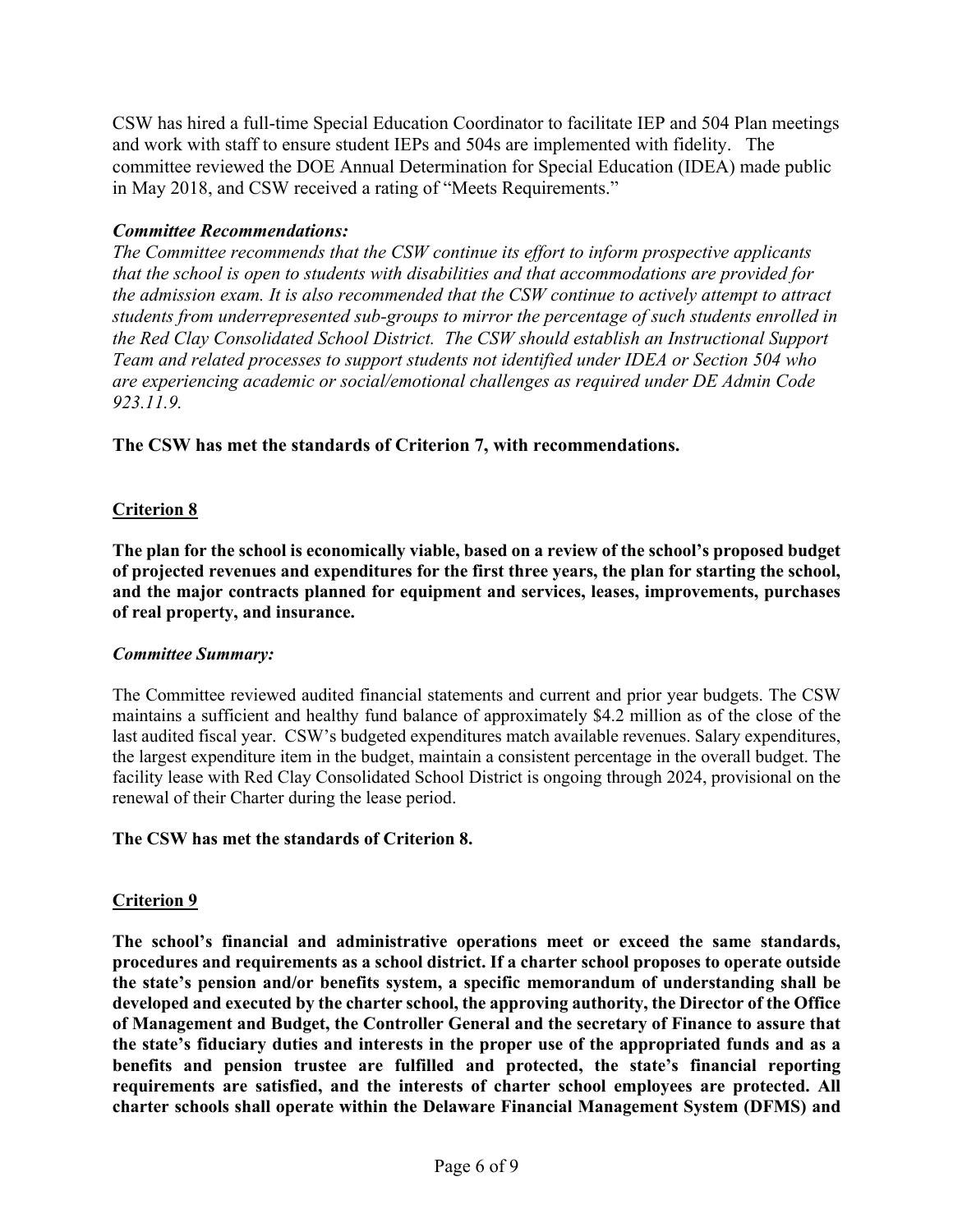**be subject to all of the same policies and procedures which govern other agencies operating with such system, except that any charter school previously approved to operate outside of the DFMS may continue to so operate subject to the terms of its memorandum of understanding until such time as the school's charter is renewed pursuant to this chapter.** 

### *Committee Summary:*

CSW operates within the State's financial system and employees are members of the state pension and benefits plans. The Committee reviewed the last three years of the CSW's annual audited financial statements (FY 2016, 2017 and 2018) as well as current financial documentation. The auditors have concluded "no material reportable conditions" in their review and preparation of the CSW's Basic Financial Statements. CSW remains fully compliant with posting audits, annual budgets and monthly reports of the Citizens Budget Oversight Committee.

#### *Committee Recommendations:*

*In reviewing the FY 2018 audited financial statement the auditors noted that almost \$70,000 in cash was held at the school. This criterion has been met with the following recommendation- It is recommended that a nominal petty cash fund of less than \$500 be held at the school and all other funds should be deposited to either a student funds account or to the school's local FSF appropriation.*

### **The CSW has met the standards of Criterion 9, with recommendations.**

### **Criterion 10**

### **The assessment of the school's potential legal liability and the types and limits of insurance coverage the school plans to obtain are adequate.**

#### *Committee Summary:*

The Committee reviewed the insurance policy of the CSW and determined it has adequate types and limits of coverage. CSW is working with Red Clay Consolidated School District on coordinating coverage where students from Cab Calloway and CSW overlap so as to provide sufficient coverage without duplicating. CSW utilizes the same insurance vendor as Red Clay Consolidated to insure sufficient coverage without duplication.

#### **The CSW has met the standards of Criterion 10.**

## **Criterion 11.**

**The procedures the school plans to follow to discipline students and ensure its students' adherence to school attendance requirements comply with state and federal law.**

#### *Committee Summary:*

Upon the review of the CSW's student handbook, all policies and procedures are in alignment and meet the requirements of the Delaware Department of Education. The school's discipline procedures and policies support a safe school environment for students, staff, parents, and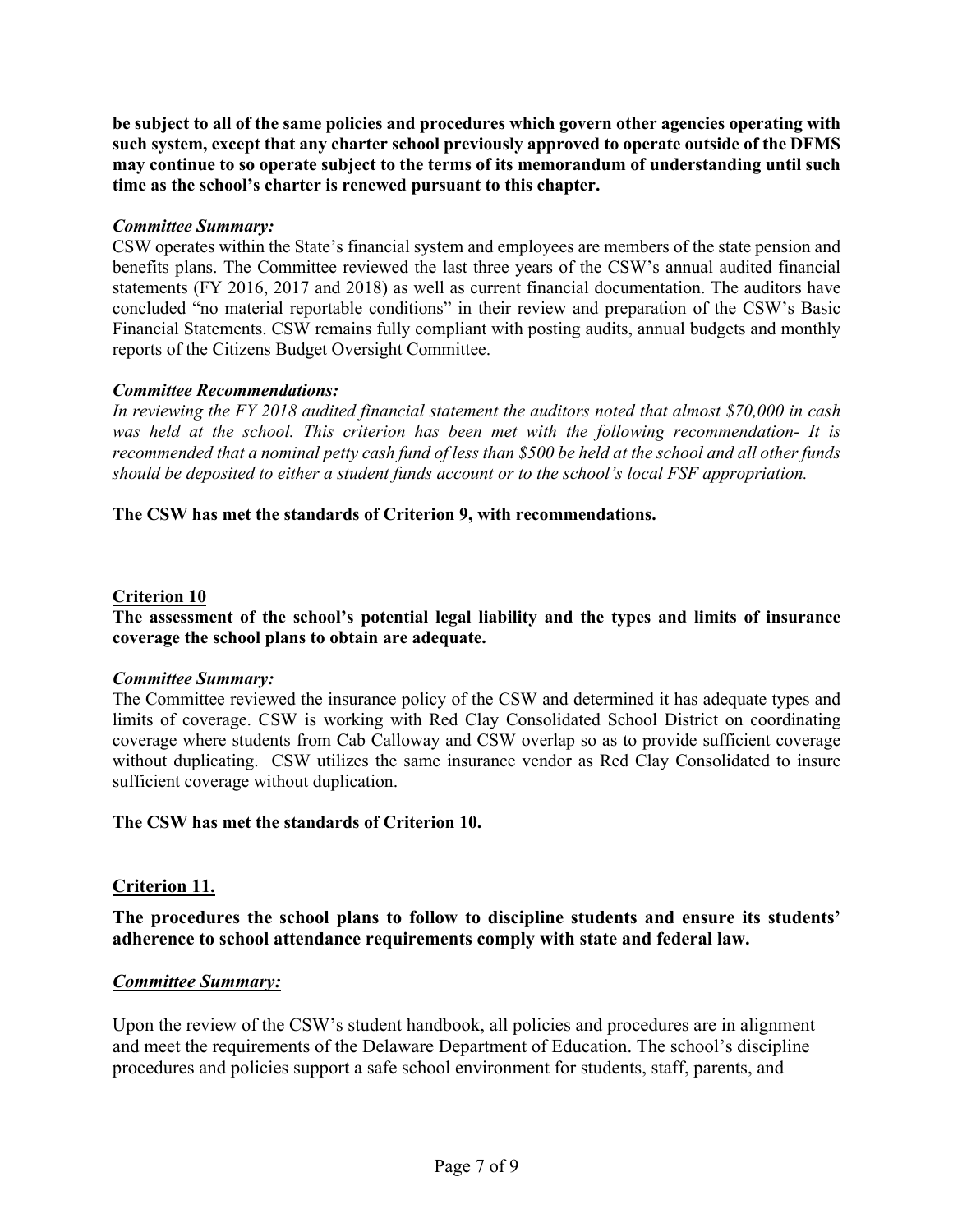community members. In addition to the established policies, the CSW's is in compliance with the state's mandatory training.

## **The CSW has met the standards of Criterion 11.**

## **Criterion 12.**

**The procedures the school plans to follow to assure the health and safety of the students, employees, and guests of the school while they are on school property are adequate and that the charter school will comply with the applicable provisions of local, state, and federal law, including the provisions of 11 Del.C. Ch. 85.**

## *Committee Summary:*

The CSW is in compliance with local, state, and federal requirements/laws which address the safety of students, staff, and community members. The school's plan and procedures are in compliance with the Delaware Department of Safety and Homeland Security. Also, the school has submitted all Incident Command Team information

## **The CSW has met the standards of Criterion 12.**

## **Criterion 13.**

**The school shall have a satisfactory plan for timely transferring student data and records to the Department of Education.**

## *Committee Summary:*

CSW has no outstanding complaints from the Department of Education regarding record keeping.

The Committee reviewed several documents outlining CSW's procedures regarding record keeping. The CSW is professional in their handling of Red Clay and Delaware Department of Education paperwork requests. The distribution of responsibilities at the school works well in completing assigned tasks.

The CSW has accurate written policies and procedures for the preparation of the September 30th Unit Count, which were implemented as early as the 2003-2004 school year.

## **The CSW has met the standards of Criterion 13.**

## **Criterion 14.**

**The school's board of directors shall annually certify to the Delaware Department of Education, on a form to be provided by the Delaware Department of Education, that prior**